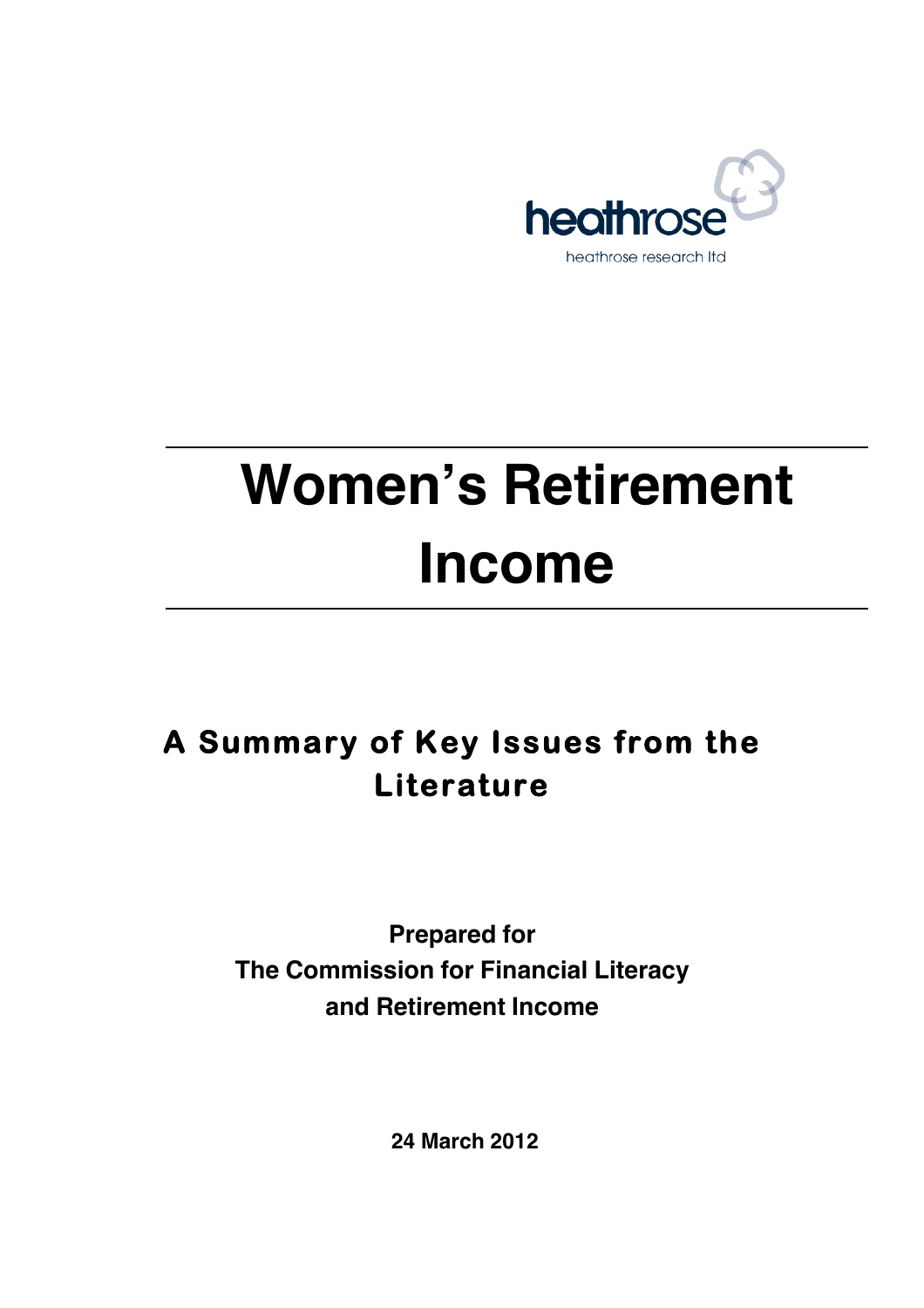# **Women's Retirement Income**

# **A Summary of Key Issues from the Literature**

#### **Introduction**

As the policy challenges of dealing simultaneously with an ageing population, increased costs of health care and welfare benefits, and economic and fiscal constraints, an increased expectation for self-funding in relation to retirement income is being encouraged in New Zealand. At the same time, there is recognition that universal provision has served us well in the past. Issues of affordability aside, the beneficial impacts of that system (in particular its simplicity and transparency) should not be lost in the recognised need to develop and maintain an alternative retirement savings scheme for the future. One of the key points of debate in exploring the tensions between these policy goals is the desire to ensure that a range of demographic groups in our population (women, Mäori, Pasifika, migrants, people with disabilities) are not disadvantaged in relation to the general population.

This paper is a short summary of key themes around women and retirement savings. It has been prepared for the Commission for Financial Literacy and Retirement Income (CFLRI) by Heathrose Research, and is designed for a public audience. It is based on a stocktake of research published in 2009 and available at http://www.cflri.org.nz/files/file/RIR-2010%20REVIEW-HEATHROSE.pdf. This updated summary draws on the main themes outlined in the 2009 paper and New Zealand and international reports and research completed since then<sup>1</sup>.

As a foundation for the paper, we draw on three issues from the literature, that underpin the discussion presented.

The first is the definition of retirement income. In most western economies, this is made up of 3-4 different components<sup>2</sup>. The first of these is a basic level of income security, often provided through public welfare provisions, and available to all. On top of this retirement income may be supplemented by pension schemes (such as those provided by an employer) and/or by savings or return on investments. Increasingly, retirement income is seen as including earnings from paid work performed after "retirement age" – reflecting a social change where retirement is a process of transition rather than a discrete event.

 $1$  The method used for this review is as follows: A Google Scholar search was undertaken of publications in Western countries since 2009 using the following terms: women and "retirement savings", "retirement investment", "kiwisaver". Forty-eight abstracts were identified as being partially relevant, 15 of these (selected by the CFLRI) were read in full. This review also draws on material analysed for the 2009 review where no later research has been undertaken.

 $2$  Hartmann and English (2009).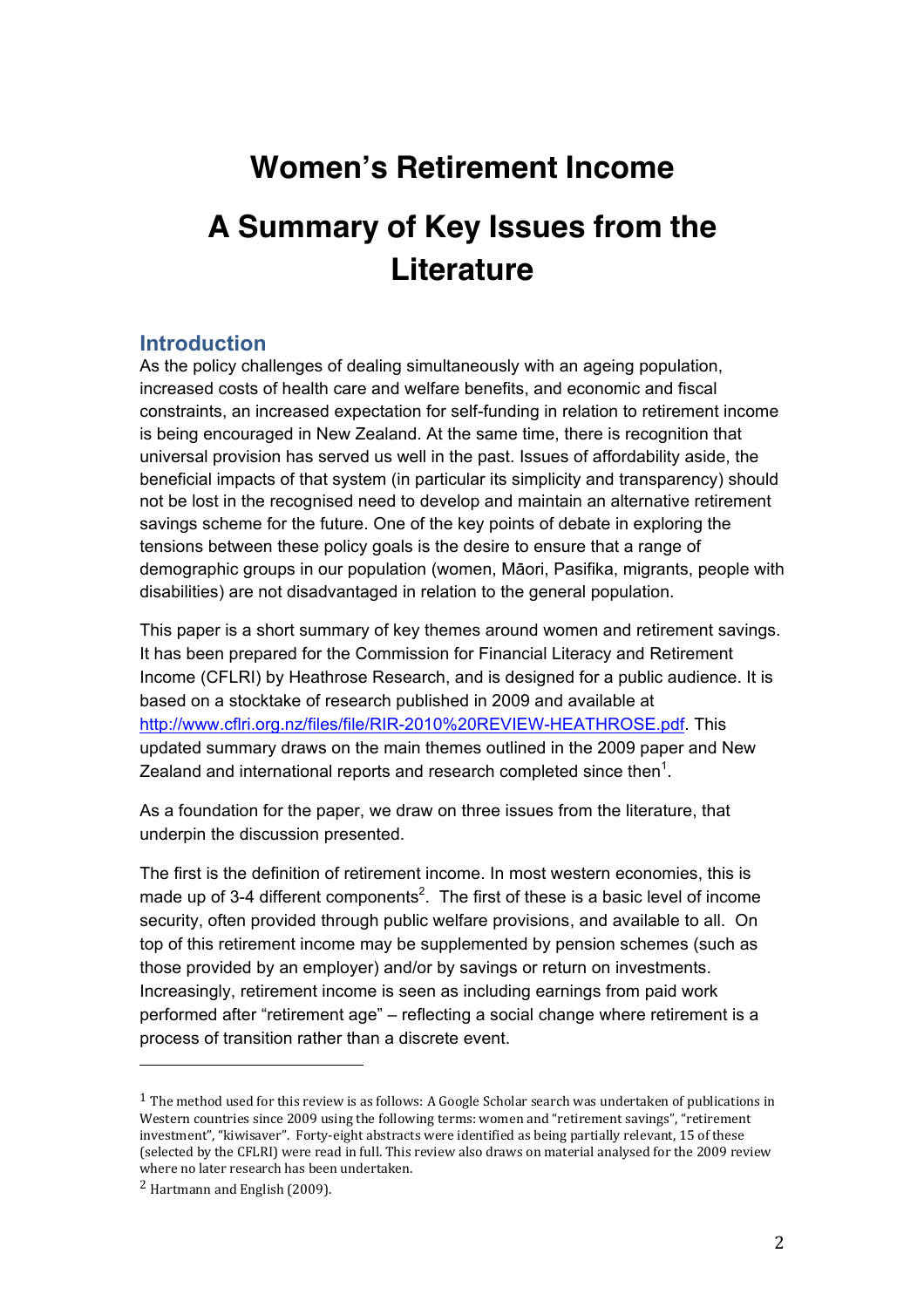The second is that financial retirement planning can be seen as falling into two broad categories – financial preparedness, and retirement thoughts and planning behaviours. The distinction between the two is based on the differences between an accumulation of wealth and/or ownership of property, and the extent to which individuals have thought about retirement and discussed it with others<sup>3</sup>.

Thirdly, analysis of retirement income and savings issues benefit from both a gender analysis, and a life course perspective. A gender analysis considers the impacts of policy setting on the different life experiences of women and men. A life course perspective suggests that individuals face choices at different times in their lives, based on their experiences from the past and expectations for the future. Life course perspectives also recognise the influence of the culture and ethnicity, and the social and economic environment in which individuals make economic decisions.

This paper uses these concepts to discuss issues related to retirement income for women in New Zealand. Its conclusions are that although the retirement savings and income situation for women in New Zealand is better than in many other countries, that women are still disadvantaged in comparison to men. In addition, it suggests – in line with research carried out in other countries<sup>4</sup> - that despite the fact that inequality between women and men has decreased, this has largely occurred as a result of better-educated and higher-income women making gains.

### **What is the problem?**

In general, at the age of retirement, women have less income from savings, investment or retirement schemes than men. Added to this is the fact that women live longer than men, so that whatever savings or investments they have need to be stretched over a longer period of time. One study of household wealth and savings in New Zealand shows that overall average net worth for women is about 86% of that of men<sup>5</sup>. This ratio differs, however, by age, ethnicity, education, home ownership and family status.

The reasons for this state of affairs are complex. In New Zealand up until the 1970s, women were less likely to be employed than they are now. The general pattern for women was to work up until the time they were married and leave the labour force at the time they had children, or continue to work part-time. In terms of retirement, women of previous generations were reliant for retirement income on state provision, supplemented in some cases by any pensions available to their male partners.

This pattern has changed in a number of ways. Firstly, women are more likely to be employed, and at around 63%, New Zealand has one of the highest rates of labour market participation for women in the OECD. As has been noted in a Canadian context, tomorrow's female retirees will be the first generation of women to have

<sup>&</sup>lt;sup>3</sup> Noone, Alpass and Stephens (2010).

<sup>&</sup>lt;sup>4</sup> See particularly, Holden and Fontes (2009).

<sup>&</sup>lt;sup>5</sup> Trinh, Gibson and Stillman (2010).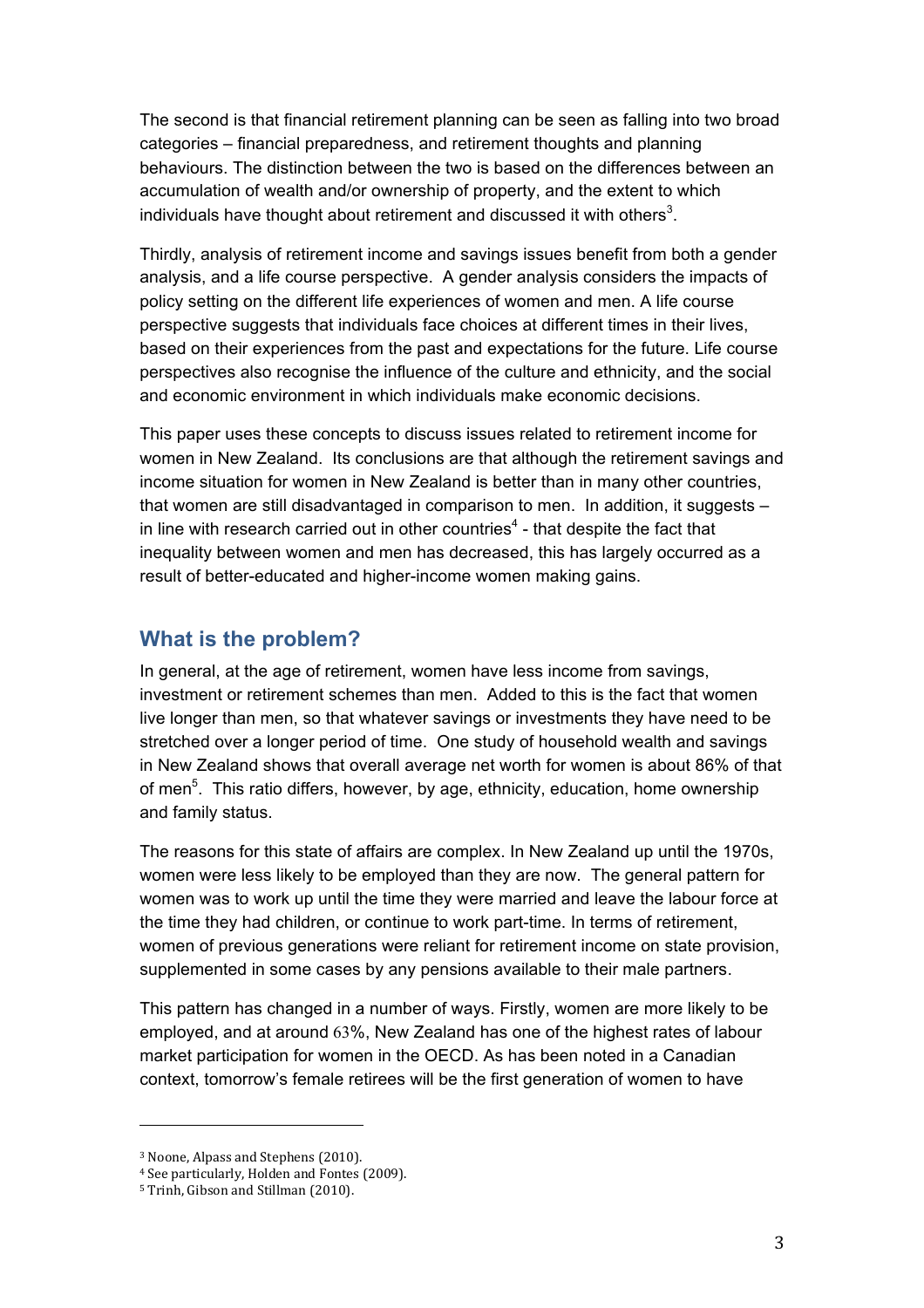been in the labour market for the bulk of their adult years. In addition, women are also staying in employment for longer, with increasing numbers of women (and men) staying in employment past the age where they are eligible for National Superannuation.

Secondly, patterns of marriage and family formation have changed. More women are single for some periods in their life, couples are more likely to separate or divorce, and more women are heading sole parent households. This means that they have a greater need to be economically independent in retirement than in previous years.

Lastly, as our national health status improves, life expectancy is increasing and people therefore need a retirement income that lasts for longer. In general women outlive men, which means that married women are more likely to outlive a spouse. They therefore need to have their own savings and assets on which to rely.

The rest of this paper looks in more detail at the reasons for women's generally lower levels of retirement savings and income. It starts by looking at factors that emanate from patterns of employment, moves on to consider how the domestic division of labour contributes and finally, looks at financial literacy and financial planning by women.

## **Labour market factors**

In an extensive review of the issues, Hartmann and English (2009) $^6$  note that it is labour market and workplace factors which are most commonly identified as resulting in women's retirement income being lower than that of men. These relate to labour force participation, earnings, and occupational segregation. In addition, other authors have drawn attention to the way in which workplace culture and practices can impact differentially on women as opposed to men.

#### Labour force participation and earnings

Although New Zealand women have a rate of labour force participation that is higher than in many other countries, it is still lower than that of men at all ages. As at December 2011, women had a labour force participation rate of 62.7% as opposed to a rate of 75% for men. This occurs mainly as a result of the fact that women are more likely to take time out of the labour force to undertake the bulk of the responsibility of caring for young children and older parents.

In addition to lower rates of participation, women are more likely to work part-time, particularly during the time that their children are school-aged. Therefore, over the course of a life-time, women work considerably fewer hours than men, reducing their ability to save. Career interruptions may also lead to a deterioration in women's labour market and promotional opportunities.

<sup>&</sup>lt;sup>6</sup> Hartmann and English (2009).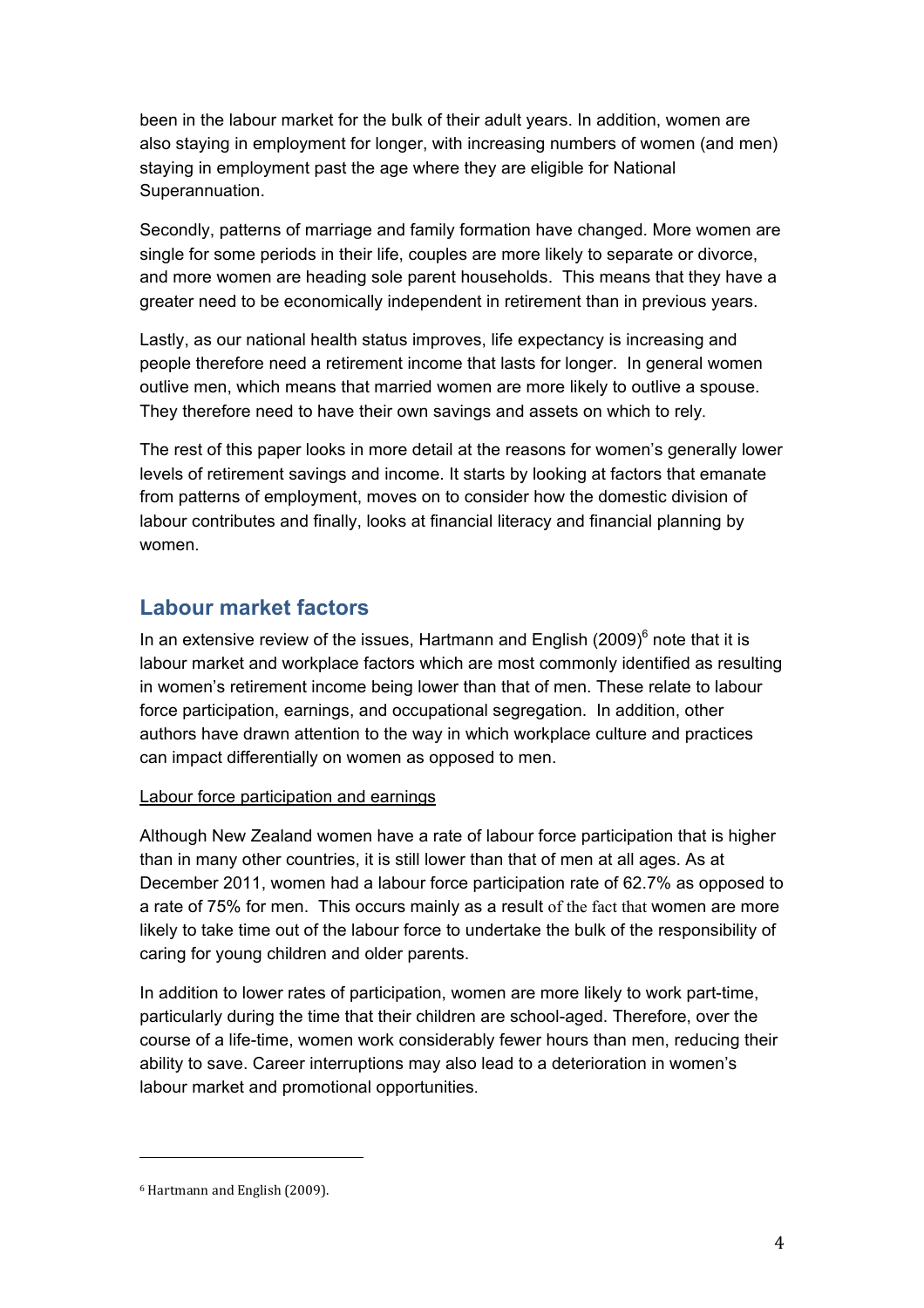This is exacerbated by the fact that women's wages tend to be lower than that of men. Earnings data for women and men also reveal a difference in real median hourly and weekly earnings. The New Zealand Income Survey for the June 2011 quarter shows that median hourly earnings for male wage and salary earners were \$21.58 and median weekly earnings were \$920. In contrast for female wage and salary earners, median hourly earnings were \$19.50 and median weekly earnings were \$663. While the ratio of female to male wage and salary income for those in fulltime employment is the highest it has been since the survey began in 1997, the fact that women are more likely to work part-time puts them at a significant disadvantage in being able to save for retirement.

The gap between the wages of women and men cannot be explained by differences in qualification or by the types of jobs in which women and men are employed. An analysis of the incomes of students leaving tertiary study shows that for students leaving study in 2009, after one year the income of males was 6.5% higher than women. In addition this gender gap grows over time. For the cohort of students who left study in 2006, the income gap related to gender at the time they left was 8.6%, but five years later had grown to 18.6%<sup>7</sup>.

#### Occupational segregation

Occupational segregation refers to the phenomena in which women and men tend to be employed in different occupations, and that those occupations in which women are employed are often lower-paid than those in which men are employed. Occupational segregation has changed over time, with many more women moving into occupations that were previously regarded as male, particularly in professions such as medicine, accountancy and law. Not only are these jobs better paid, they are also more likely to have associated retirement savings plans, including employer contributions.

However, the extent to which this will lead to greater equity over all can be challenged. A study of the occupational choices, conducted with New Zealand secondary school students, was repeated at three points in time ${}^{8}$ . This found that while there was a significant shift in girl's preferences away from female dominated occupations from male dominated occupations between 1979 and 1995, very little change had occurred between 1995 and 2010. In addition, other researchers have suggested that where increased gender equality has occurred, this has been as a result of gains made by relatively well educated women. At the other end of the labour market, women with lower levels of education are more likely to be employed in jobs where pensions are less often provided and are less likely to participate in those schemes $9$ . This is also supported by New Zealand research that shows that occupational segregation is still strong in the traditional trades area<sup>10</sup>.

<sup>&</sup>lt;sup>7</sup> Statistics New Zealand (2011).

<sup>&</sup>lt;sup>8</sup> Pringle (2010).

<sup>&</sup>lt;sup>9</sup> Holden and Fontes (2009).

<sup>&</sup>lt;sup>10</sup> New Zealand Council for Educational Research (2008).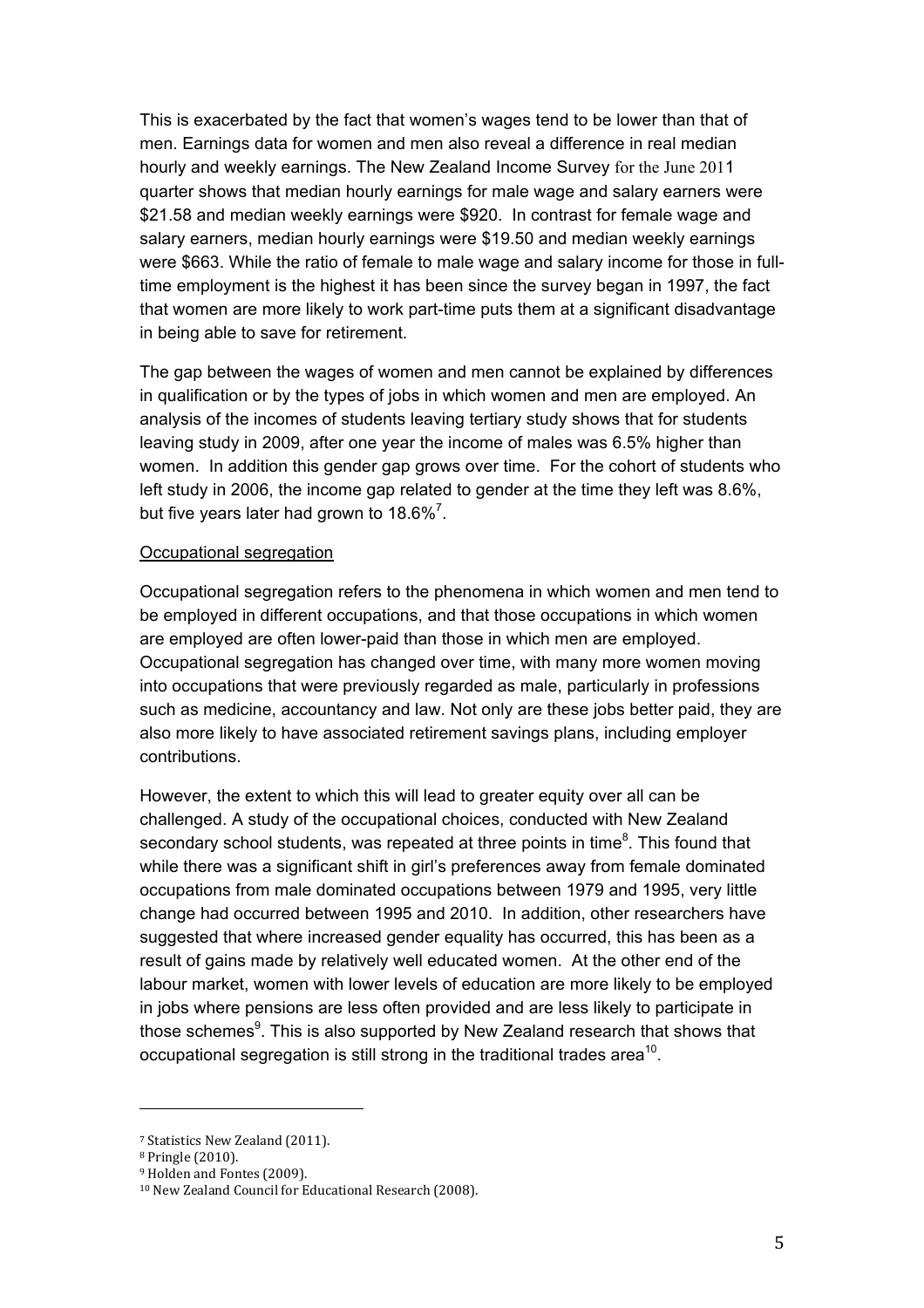Occupational segregation operates vertically as well as horizontally. That is, women are much less likely to be employed in higher paid positions in organisations. It has been suggested that over time, as women become more highly educated, that they are better positioned to apply for, and get, senior management positions. Carter and Silva (2010) however challenge the success of this "pipeline" theory<sup>11</sup>. Their examination of the career path profiles of 9,927 men and women who graduated between 1996 and 2007 from MBA programs at 26 leading business schools in Asia, Canada, Europe and the US found that women lag men in advancement and compensation from their very first professional jobs and are less satisfied with their careers overall.

#### Workplace practices

Workplace culture and practices have also been identified as having an impact on the extent to which women are able save for retirement, with women seemingly experiencing workplaces in quite different ways to men. For example, in the study of MBA graduates mentioned above, while women and men left their first jobs at similar rates, men were more likely to leave their first post-MBA job for career advancement, while women are more likely to have left because of a difficult manager. This finding is echoed by a study carried out in Australian banks, which found that discriminatory practices and unwelcoming work environments marginalised many women and resulted in them leaving their organsiations $12$ .

A workplace culture of working long hours in order to advance in a career can severely disadvantage those, generally women, who have responsibilities for caring for young children. In New Zealand, legislation provides for employees who have caring responsibilities to request flexible working arrangements, but in many workplaces, these are generally only made available to cater for the needs of women on the "Mummy track"<sup>13</sup>.

#### **Domestic Issues**

There are a number of other factors impacting on women's ability to save or accumulate wealth that are a result of domestic factors, and life choices. In some areas, there is no doubt that the gender gap is decreasing. For example, a number of women are delaying child-bearing and having a smaller number of children. This allows for a longer period of time in the labour force, and higher overall life-time earnings. However, some specific groups of women may continue to be disadvantaged. For example, Mäori women, Pacific women, women from a non-English-speaking background and women with disabilities are all more likely to have low levels of savings.

<sup>&</sup>lt;sup>11</sup> Carter and Silva (2010).

<sup>&</sup>lt;sup>12</sup> Vu and Doughney (2009).

<sup>&</sup>lt;sup>13</sup> See for example, the Ministry of Women's Affairs (2010).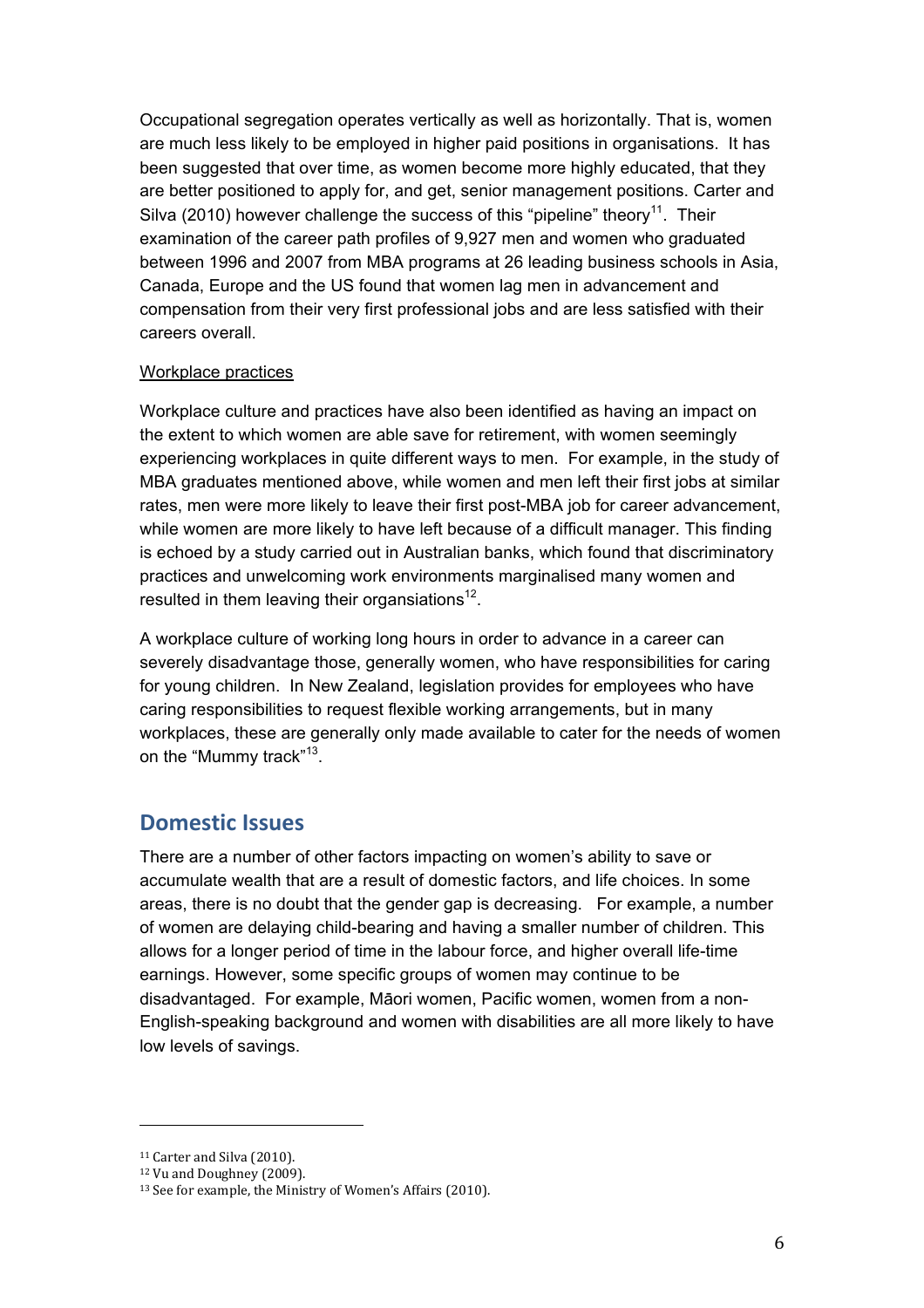The prime factor impacting on savings and wealth accumulation remains the domestic division of labour and the fact that women continue to be responsible for the majority of unpaid work, including caring for children. The New Zealand Time Use Survey  $2009/2010^{14}$  shows that gender roles and social expectations influence time use patterns. Males and females both spend about 6.75 hours a day in "productive activities", although the majority of men's productive activities were related to paid work (63%) while the majority of women's were unpaid activities (65%). In addition, women spend on average an extra hour and 45 minutes a day on productive activities, mainly doing much more unpaid work for their own households than men with the same labour force status.

It has long been noted that women's domestic roles, and in particular their caring responsibilities, limit their access to economic resources. Even amongst women who continue in employment while they are raising children have been found to earn substantially less than women without children<sup>15</sup>. In addition, New Zealand research has shown that women tend to earn less on return to work from parental leave, whether or not they return to the same employer $^{16}$ .

How money is spent within households is an important dimension of understanding the range of competing demands on women's income and earlier reviews have noted the New Zealand research suggesting income sharing uses a variety of methods is common<sup>17</sup>, and the extent to which women use their own finances to maintain households compared to male partners is unknown. According to Kell et al (1994), women's earnings are more likely to be spent on day-to-day expenses of the family with a traditional division of expenditure where women's earnings are spent on short term consumption and men's income spent on larger items like mortgages, cars and investments.

Difficulties for women can become exacerbated when couples with children separate or when a partner dies. The number of one-parent households has been increasing over time, and is forecast to increase, from 198,000 in 2001 to 251,000 in 2021. Most of these one-parent households are headed by women, and separation/divorce has been shown to have a negative impact on women's financial circumstances, with serious implications for retirement income, particularly where women have not previously been closely involved in household financial decision-making<sup>18</sup>. Similarly, Holden and Fontes (2009) argue that retirement security is often tied not only to an individuals own resources, but to those accumulated by a spouse. How assets (including superannuation contributions) are divided upon separation or divorce can have a significant impact on women's overall lifetime earnings.

There has also been a rise in the number of one-person households, and in the number of women who are single (either never-married, separated/divorced or

<sup>&</sup>lt;sup>14</sup> Statistics New Zealand (2011).

<sup>&</sup>lt;sup>15</sup> Dixon (2004).

<sup>&</sup>lt;sup>16</sup> Crichton (2008).

<sup>&</sup>lt;sup>17</sup> Kell, Easting and Fleming (1994).

<sup>&</sup>lt;sup>18</sup> Shek-wai Hui et al (2011).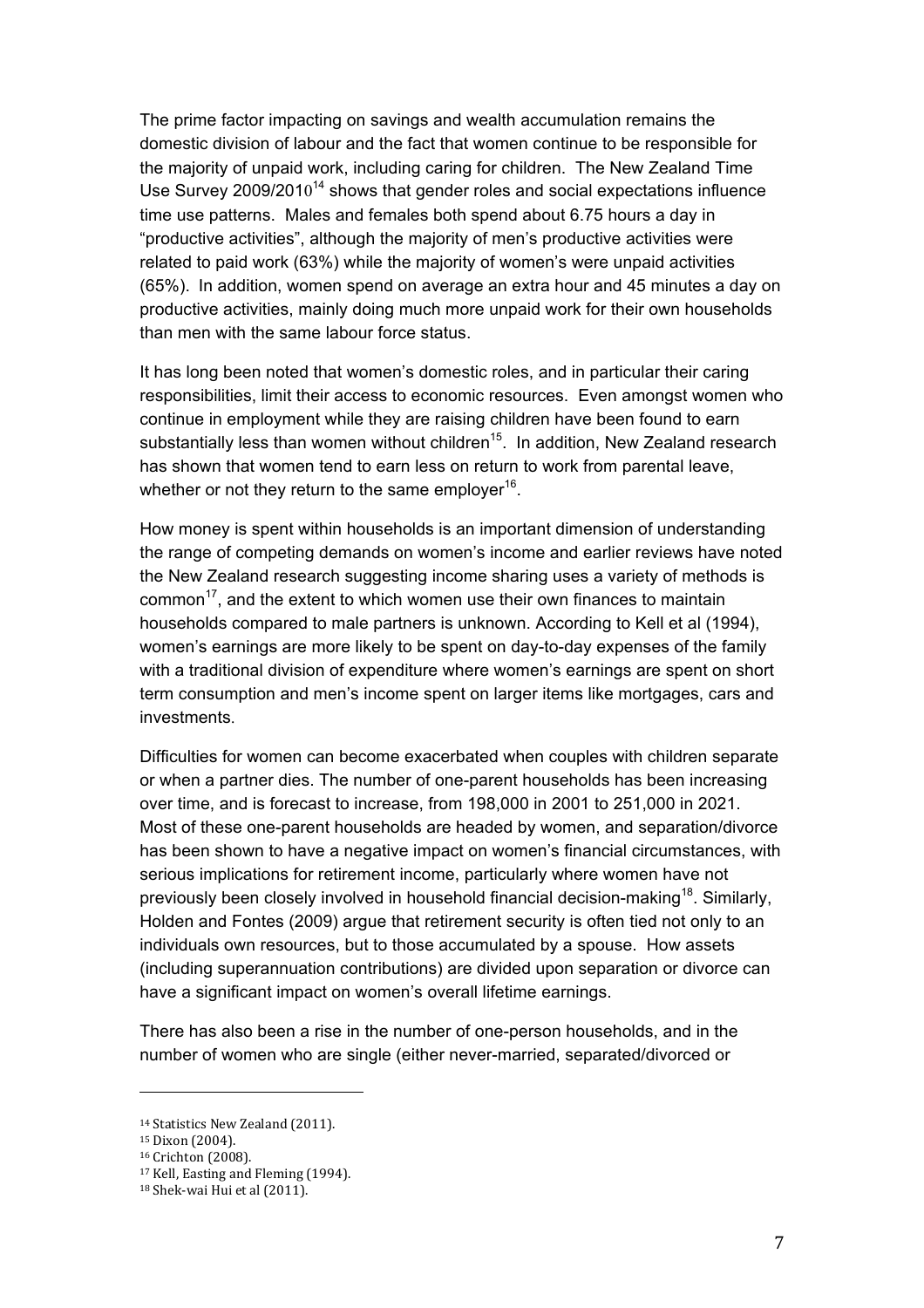widowed). This means that an increasing number of women will remain solely responsible for financing their own retirement. Even where women are married to a male partner, it is likely that they will outlive him, and need to be financially independent for a proportion of their later years. These trends both have significant implications for women's need for increased financial literacy. This, together with research on women's savings behaviour, is addressed in the final section of this report.

## **Women, Financial Literacy and Savings**

The sufficiency for their retirement of women's savings and asset accumulation will depend on a range of factors including their ability to save, the type of savings they make (e.g.; financial or physical assets), their financial literacy and the expectations they have about the extent to which they expect to have to self-fund their retirement. In this respect, attitudes and expectations are likely to have changed as much in New Zealand as they have done in Australia. Using large-scale survey data, two-thirds of Australians over the age of 45 have been found to expect their retirement to be largely self-funded<sup>19</sup>. However, women are less likely than men to expect to be selffunded and more likely to be reliant on public provision. In particular, separated, divorced and widowed women had the least expectation of being self-funded.

There are two potential explanations for this. One is that women make less preparation for retirement than men. Noone et al (2010) have dismissed this argument in a study, which aimed to test the relationship between gender, socioeconomic status and retirement preparation. They found that women were less financially prepared for retirement, reporting having lower living standards and being less involved in paid work. However women did not differ from men in their retirement perceptions or informal planning.

This suggests that women's lack of preparedness may be largely a function of their lower ability to accumulate wealth. As noted in the previous section, women's lifetime earnings are lower than that of men. As a result, women tend to have a lower level of average net worth. Data taken from the Survey of Family, Income and Employment (2010) has been used to calculate gender differences in net worth and savings, for single and partnered men and women<sup>20</sup>. This has showed that on average, the average net worth of women in 2006 was around 86% of the average net worth of men. However when looking solely at single women, the opposite is the case, with single women having a higher than average net worth than single men.

The study also looked at savings behaviour. Among single individuals, men save over twice as much as women do, but that when partnered, men and women save around equal amounts. On average, people who are partnered save over twice as much as single people, but that may be as a result of the different age profiles of the

<sup>19</sup> Vu & Doughney (2009).

<sup>&</sup>lt;sup>20</sup> Trinh et al (2010).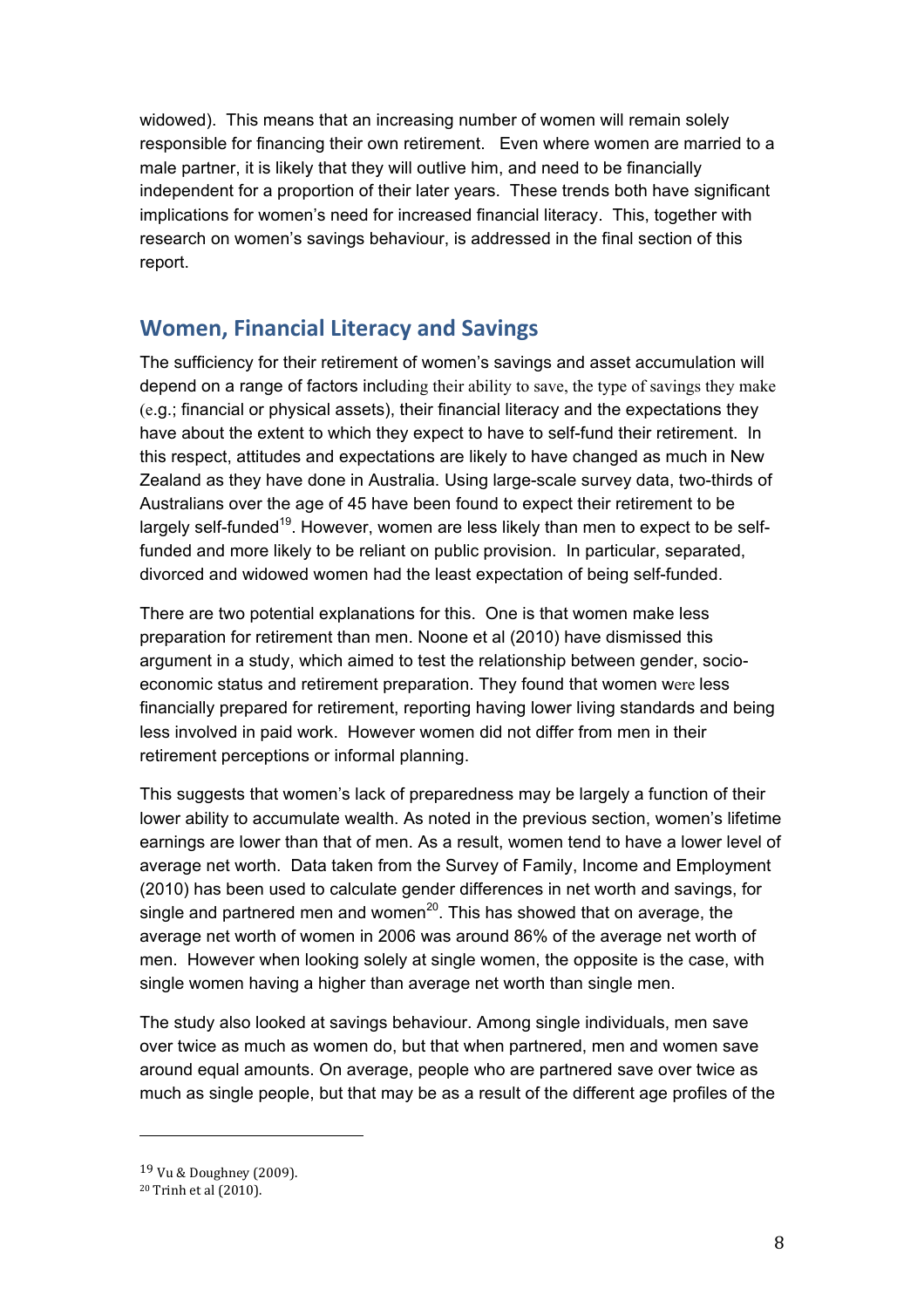two groups. When looking at savings made between two waves of the survey, the two characteristics associated with saving were being partnered and being female. Individuals who were partnered were still found to have saved around \$1,800 more than those that were single, while women were found to have saved nearly \$1,100 more than men with the same income levels and other characteristics.

The nature of savings made by men and women has been subject to a lot of research over recent years, with suggestions being made that women are less financially literate than men, resulting in more risk averse savings decisions that do not optimise the opportunity for growing their wealth. Some support for these ideas has been found in the 2009 Canadian Financial Capability Survey, which looked at savings in relation to gender and gender dynamics within households. This study found that households in which financial management was the sole responsibility of the male of the house were more likely to contribute to a retirement savings plan, but also more likely to have a range of financial and other tangible assets, and that the value of those assets was higher than where women had sole financial responsibility or where responsibility was shared. It should be noted however that households where the male had sole financial responsibility tended to be higher income, and therefore potentially had greater ability to accumulate wealth in the first place.

As Hyman notes in her paper on the key issues for women for the 2007 Review of Retirement Income, the universal nature of New Zealand superannuation has resulted in a system of income support for retirement which does not make distinctions on the basis of gender, (or gender-related variables such as earnings in employment). To that extent the system is highly equitable.

Since 2007, the Kiwisaver scheme has been implemented to supplement universal provision for future retirees. The scheme has been described as a "model" one because of its simplicity and the "auto-enrolment" (on a change of employment) feature $^{21}$ . As a result, it has resulted in higher than expected levels of membership, and appears to have extended its reach to a number of people who previously had no retirement savings. Interestingly, in 2010, more women were members of Kiwisaver than men, and 64% of members had an annual income of less than \$80,000. However, a recent on-line survey of 1000 New Zealanders has suggested that Kiwisaver choices are influenced by a range of variables, including gender  $^{22}$ . In particular, in selecting the type of fund to invest in, women were more likely to invest their savings into a conservative fund, while men were more likely to invest in aggressive or growth funds.

<sup>21</sup> O'Connell (2009).

<sup>&</sup>lt;sup>22</sup> Matthews (forthcoming).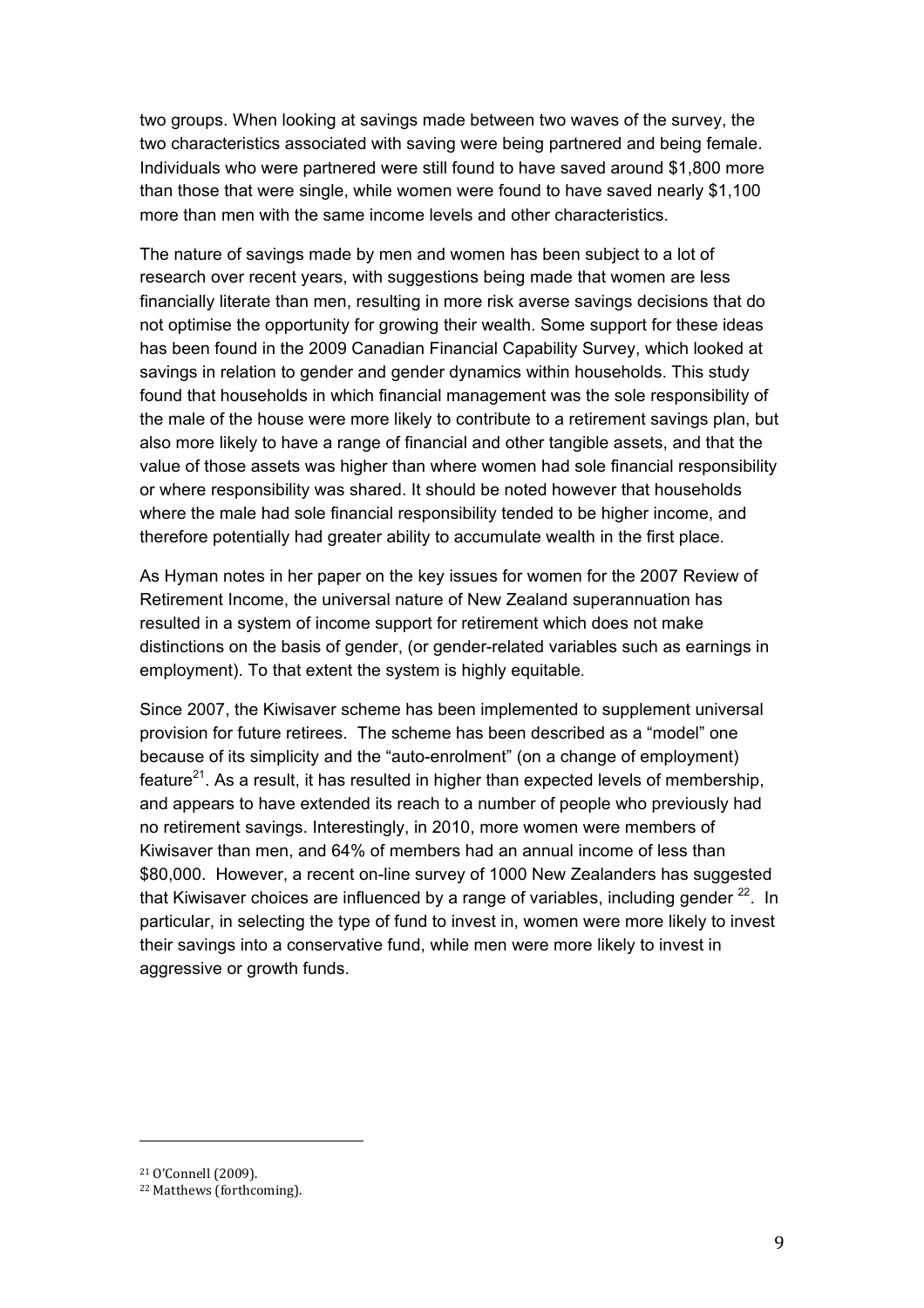## **Bibliography**

Apps, P. (2009) "Women and Retirement Incomes." Accessed 7 February http://nfaw.org.au/assets/Socialpolicy/Tax/retPA.pdf.

Carter, N., and C. Silva (2010) Pipeline's Broken Promise, New York: Catalyst.

Crichton, S. (2008) "Work Patterns After Paid Parental Leave." Wellington: Department of Labour and Statistics New Zealand.

Dixon, S (2004) "Understanding Reductions in the Gender Wage Differential 1997- 2003", New Zealand Conference on Pay and Employment Equity for Women, Wellington, 28-29 June (2004).

Floro, M., and S. Seguino (2002) "Gender effects on aggregate savings: a theoretical and empirical analysis". American University, University of Vermont.

Hartmann, H., and A. English (2009) "Older Women's Retirement Security: A Primer" Journal of Women, Politics and Policy 30:2-3, 109-140.

Holden, K., and A. Fontes (2009) "Economic Security in Retirement: How changes in Employment and Marriage have altered Retirement Related Economic Risks for women" *Journal of Women, Politics and Policy* 30: 2-3 173-197.

Hyman, P. (2007) "Retirement Income – Issues for Women" background paper prepared for the 2007 Review of Retirement Income Policies. Wellington: Retirement **Commissioner** 

Kell, S., Easting, S., and R. Fleming (1994) Families, Money and Policy. Wellington: Intra Family Income Project.

Matthews, C. (forthcoming) "Kiwisaver: Consumer Choices." Obtained directly from author.

Ministry of Women's Affairs (2010) "Workplace Flexibility in the Accounting Sector". Wellington: Ministry of Women's Affairs.

New Zealand Council for Educational Research (2008) "Trading Choices: Young peoples career decisions and gender segregation in the trades". Wellington: Ministry of Women's Affairs.

Noone, J., Alpass, F., and C. Stephens (2010) "Do man and women differ in Their Retirement Planning? Testing a Theoretical Model of Gendered Pathways to Retirement Preparation" *Research on Aging* Issue 32:715 – 738.

O'Connell, A. (2009) "Kiwisaver: A Model Scheme?" *Social Policy Journal of New Zealand* Issue 36, ppp130-141.